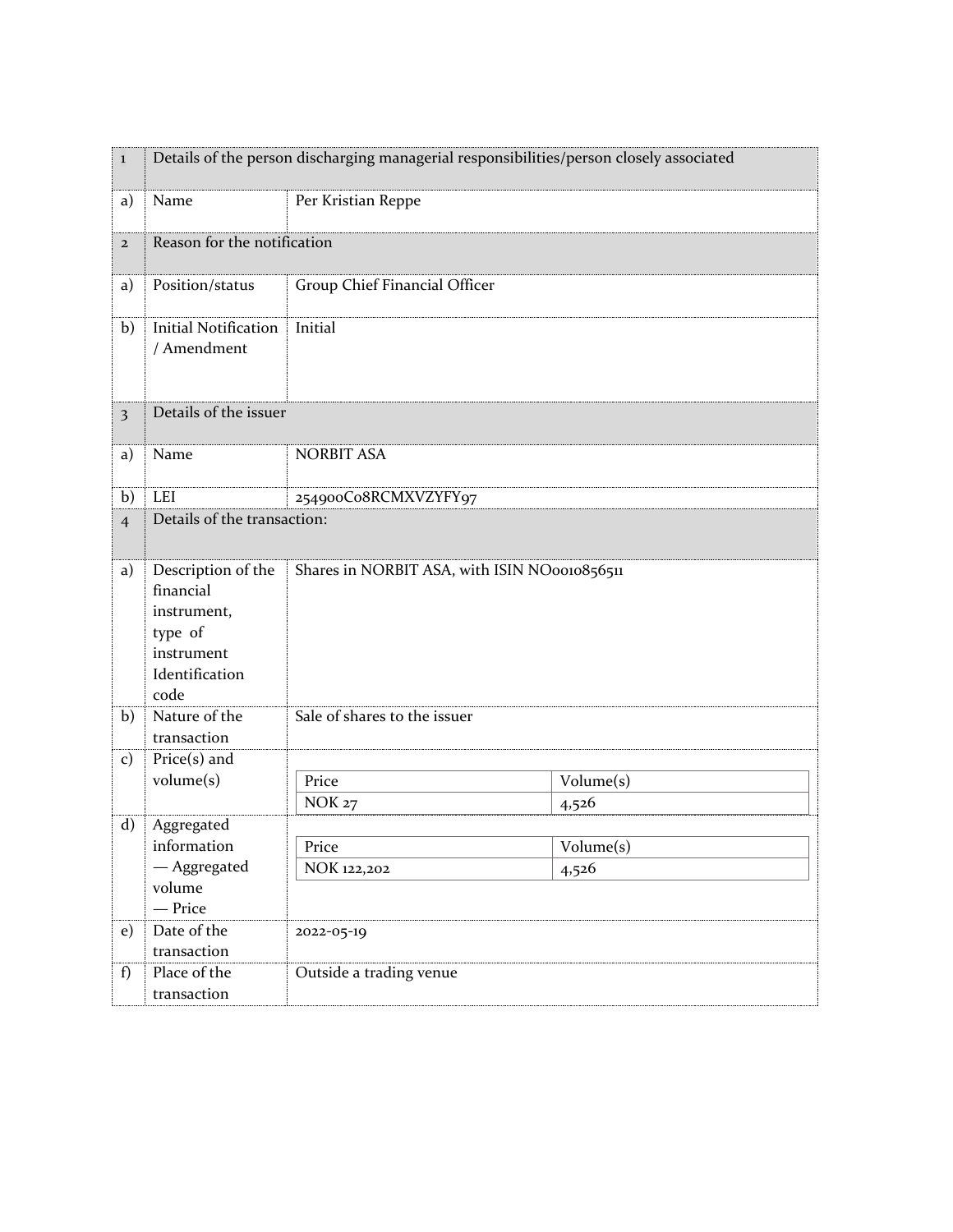| $\bf{l}$                | Details of the person discharging managerial responsibilities/person closely associated           |                                              |           |  |  |
|-------------------------|---------------------------------------------------------------------------------------------------|----------------------------------------------|-----------|--|--|
| a)                      | Name                                                                                              | Peter Tschulik                               |           |  |  |
| $\mathbf{2}$            |                                                                                                   | Reason for the notification                  |           |  |  |
| a)                      | Position/status                                                                                   | <b>Business Unit Director Connectivity</b>   |           |  |  |
| b)                      | <b>Initial Notification</b><br>/ Amendment                                                        | Initial                                      |           |  |  |
| $\overline{\mathbf{3}}$ | Details of the issuer                                                                             |                                              |           |  |  |
| a)                      | Name                                                                                              | <b>NORBIT ASA</b>                            |           |  |  |
| b)                      | <b>LEI</b>                                                                                        | 254900Co8RCMXVZYFY97                         |           |  |  |
| $\overline{4}$          | Details of the transaction:                                                                       |                                              |           |  |  |
| a)                      | Description of the<br>financial<br>instrument,<br>type of<br>instrument<br>Identification<br>code | Shares in NORBIT ASA, with ISIN NO0010856511 |           |  |  |
| b)                      | Nature of the<br>transaction                                                                      | Sale of shares to the issuer                 |           |  |  |
| $\mathbf{c})$           | $Price(s)$ and                                                                                    |                                              |           |  |  |
|                         | volume(s)                                                                                         | Price                                        | Volume(s) |  |  |
|                         |                                                                                                   | <b>NOK 27</b>                                | 3,857     |  |  |
| $\mathbf{d}$            | Aggregated                                                                                        |                                              |           |  |  |
|                         | information<br>- Aggregated                                                                       | Price                                        | Volume(s) |  |  |
|                         | volume                                                                                            | NOK 104,139                                  | 3,857     |  |  |
|                         | - Price                                                                                           |                                              |           |  |  |
| e)                      | Date of the                                                                                       | 2022-05-19                                   |           |  |  |
|                         | transaction                                                                                       |                                              |           |  |  |
| f)                      | Place of the                                                                                      | Outside a trading venue                      |           |  |  |
|                         | transaction                                                                                       |                                              |           |  |  |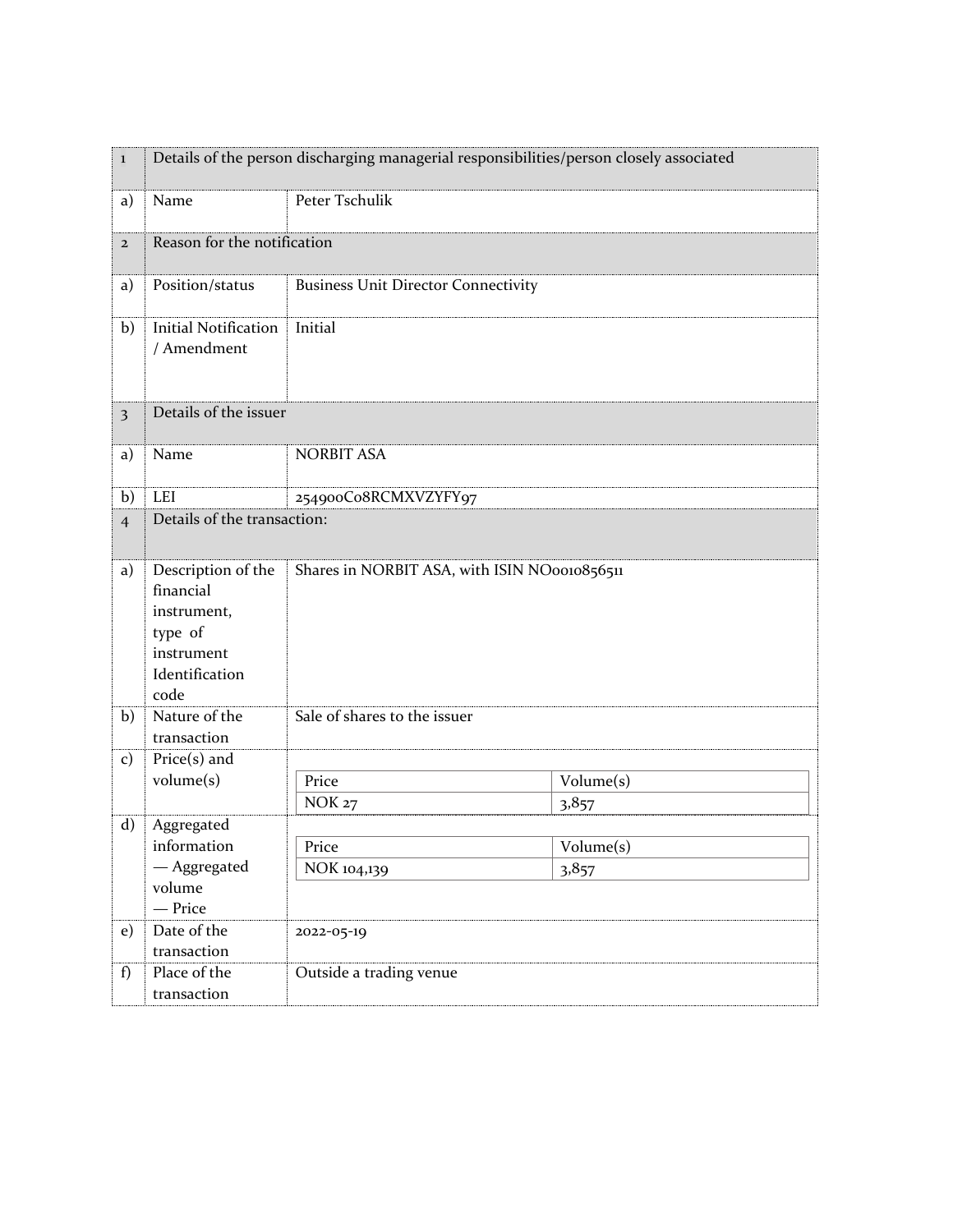| $\bf{l}$       | Details of the person discharging managerial responsibilities/person closely associated           |                                                              |                                        |  |  |  |
|----------------|---------------------------------------------------------------------------------------------------|--------------------------------------------------------------|----------------------------------------|--|--|--|
| a)             | Name                                                                                              | Stein Martin Beyer                                           |                                        |  |  |  |
| $\mathbf{2}$   |                                                                                                   | Reason for the notification                                  |                                        |  |  |  |
| a)             | Position/status                                                                                   | Group Chief Operating Officer and Business Unit Director PIR |                                        |  |  |  |
| b)             | <b>Initial Notification</b><br>/ Amendment                                                        | Initial                                                      |                                        |  |  |  |
| 3              | Details of the issuer                                                                             |                                                              |                                        |  |  |  |
| a)             | Name                                                                                              | <b>NORBIT ASA</b>                                            |                                        |  |  |  |
| b)             | LEI                                                                                               | 254900Co8RCMXVZYFY97                                         |                                        |  |  |  |
| $\overline{4}$ | Details of the transaction:                                                                       |                                                              |                                        |  |  |  |
| a)             | Description of the<br>financial<br>instrument,<br>type of<br>instrument<br>Identification<br>code | Shares in NORBIT ASA, with ISIN NO0010856511                 |                                        |  |  |  |
| b)             | Nature of the<br>transaction                                                                      | Sale of shares to the issuer                                 |                                        |  |  |  |
| $\mathbf{c})$  | $Price(s)$ and                                                                                    |                                                              |                                        |  |  |  |
|                | volume(s)                                                                                         | Price                                                        | Volume(s)                              |  |  |  |
|                |                                                                                                   | <b>NOK 27</b>                                                | 4,614                                  |  |  |  |
| $\mathbf{d}$   | Aggregated<br>information                                                                         | Price                                                        |                                        |  |  |  |
|                | - Aggregated                                                                                      | NOK 124,578                                                  | $\overline{\text{Volume}}(s)$<br>4,614 |  |  |  |
|                | volume                                                                                            |                                                              |                                        |  |  |  |
| e)             | - Price<br>Date of the                                                                            | 2022-05-19                                                   |                                        |  |  |  |
|                | transaction                                                                                       |                                                              |                                        |  |  |  |
| f)             | Place of the                                                                                      | Outside a trading venue                                      |                                        |  |  |  |
|                | transaction                                                                                       |                                                              |                                        |  |  |  |